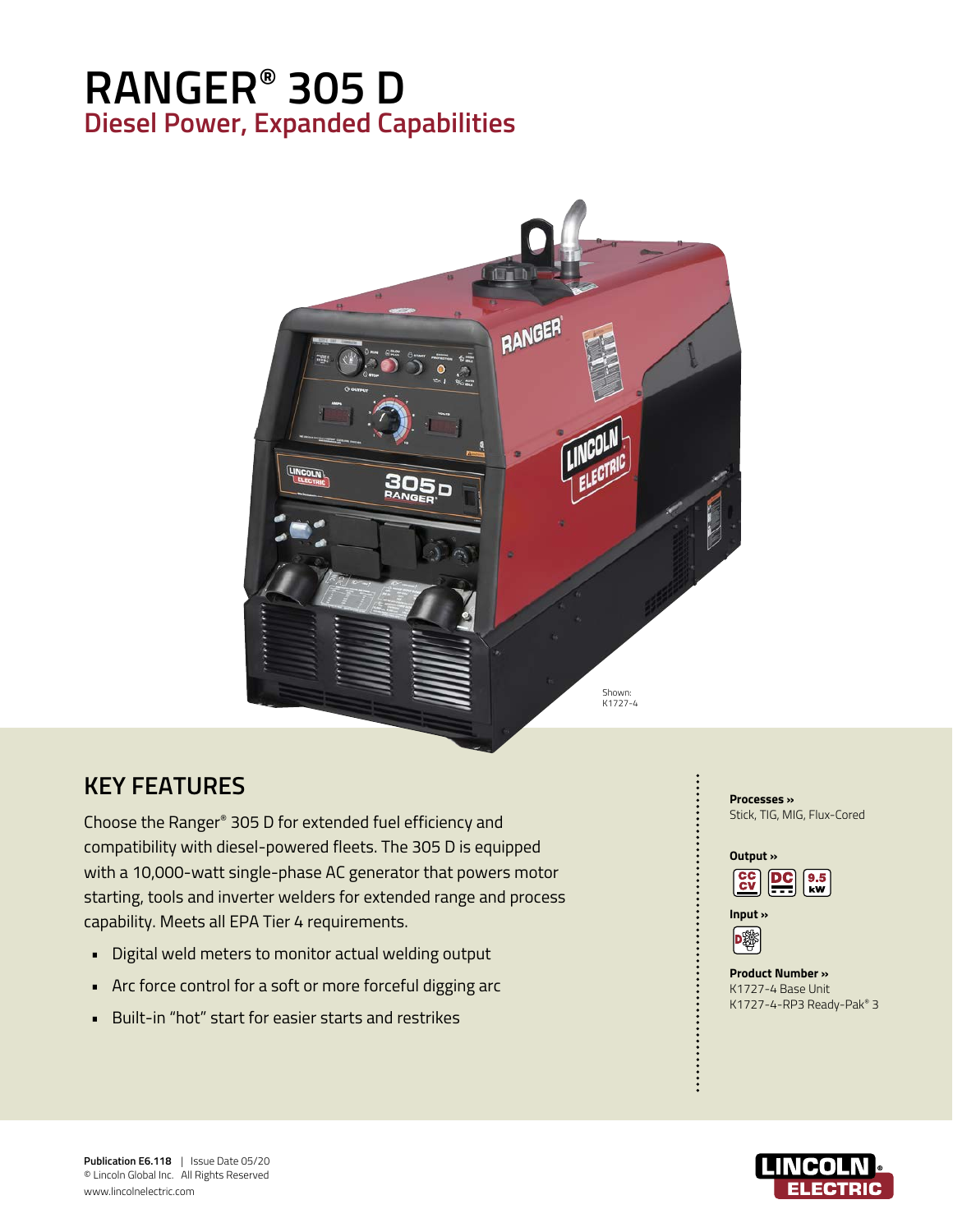## FEATURES

### » **Multi-Process Welding**

- Excellent DC multi-process welding for general purpose stick, downhill pipe (stick), TIG, cored-wire and MIG  $[CO<sub>2</sub>$  and mixed gas).
- Rated at 29V for 300 amps of stick or CV wire welding.
- CV wire welding with up to 5/64 in. (2.0 mm) diameter electrodes.

#### » **Digital Weld Meters**

• Digital weld meters for amps and volts makes it easy to precisely pre-set your procedures and monitor actual welding output.

### » **Superior Arc Performance**

Lincoln Electric  $\mathcal{F}$  Chopper Technology® – provides easy starts, a smooth arc, low spatter and excellent bead appearance.

#### » **10,000 Watts Peak Single-Phase AC Generator Power**

- 10,000 watts peak for motor starting.
- 9,500 watts continuous for high capacity needs such as a back-up generator, powering a Lincoln Electric Invertec® inverter welder. Also use for lights, a grinder or other power tools.
- AC generator voltage is constant at 120V or 240V at any weld dial setting.

#### » **Skewed Rotor Design**

• Skewed rotor design provides AC power suitable for operating Lincoln Electric inverter power sources.

#### » **Rugged Reliability**

Welding and AC Generator Outputs rated at 104**°**F (40**°**C).

#### » **18.8 HP Kubota® Diesel Engine**

• Water-cooled for low noise.

### **PERFORMANCE**

#### **Welding Performance**



- 
- Easy arc starting Low spatter levels<br>• Smooth arc action Excellent bead app  $\cdot$  Excellent bead appearance
- CC-stick mode is optimized for general purpose stick using E7018 low hydrogen electrode.
- Downhill pipe welding mode excellent for cellulosic electrodes, such as Fleetweld® 5P+. Fast travel speeds, especially on fill passes. Arc control adjustment for a softer, buttery arc, or a more forceful, digging arc.
- Arc force control provides a soft or more forceful digging arc in CC-stick or downhill pipe mode and inductance/pinch control in CV wire mode.
- Built-in "hot" start for easier starts and restrikes minimizing the electrode "sticking" to the work.
- DC Touch Start TIG® lift tungsten to start the arc.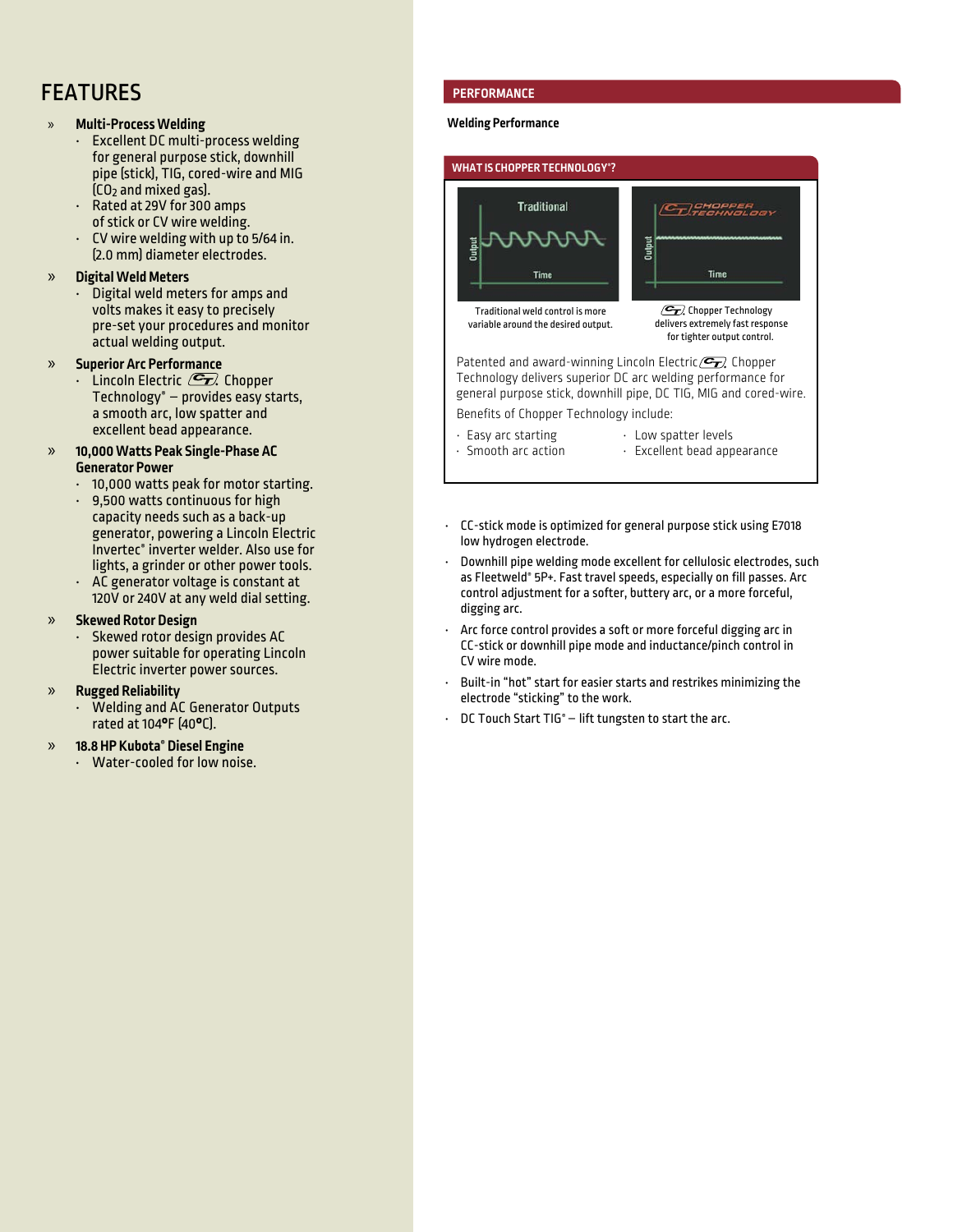### *WHAT IS TOUCH START TIG®?* **AC Generator Performance**

Touch Start TIG® uses a very low voltage to sense when the tip of the tungsten electrode is touched to the work piece. When this occurs, a complete circuit is established. When the tungsten is then raised from the work piece, the circuit senses a change in voltage and initiates the appropriate welding current and voltage to support the TIG welding process.

Enjoy the added benefits of Lincoln Electric's Touch Start TIG® when DC TIG welding. Not only do you avoid tungsten contamination when arc starting, but you also don't need extra high frequency equipment. Voltage sensing output stops the arc when the torch is lifted at the end of the weld – increased operator appeal.

| <b>Welding Output</b><br>[Amps] | <b>Continuous Power</b><br>[Watts] |
|---------------------------------|------------------------------------|
| 300                             | 0                                  |
| 250                             | 2,300                              |
| 200                             | 4,200                              |
| 150                             | 5,600                              |
| 100                             | 7,100                              |
| 0                               | 9,500                              |

- 10,000 watts peak AC generator power. Use for motor starting.
- Up to 40 amps at 240V from the 120V/240V receptacle with weather resistant cover. Circuit breaker protection.
- Two 120V 20 Amp GFCI (Ground Fault Circuit Interruptor) duplex receptacles with weather resistant covers. Circuit breaker protection. Will operate up to 9 in. grinder.
- Nominal 120V and 240V AC generator voltage is independent of any weld dial setting. This is done with one generator system (rotor/stator) using Lincoln Electric  $\mathcal{F}_n$  Chopper Technology, avoiding the complexity of two generator (rotor/stator) systems.

#### **FEATURES**

- Simple Controls Keep training time to a minimum with the straightforward control panel of the Ranger 305 D. The flip-down control panel door keeps less frequently used controls out of the way.
- Single, full-range output control dial. No confusion with taps and controls!
- 4 welding modes: CC-Stick, Downhill Pipe, CV-Wire, and DC Touch Start TIG.
- Dual digital output meters for presetting weld amps for stick, TIG or downhill pipe modes, or voltage for CV wire mode. Also displays actual outputs while welding. Memory feature holds output readings for 7 seconds after welding stops for viewing by the operator.
- Output at welding terminals controlled by electronic contactor. Can be switched to "On", or to "Remotely Controlled".
- Remote is auto-activated when plugged into a 6-pin connector. For the CC-stick, downhill pipe and Touch Start TIG® modes, the machine output dial becomes a maximum current limit for more fine tuning with the remote control dial or Amptrol™.
- Compatible with many Lincoln wire feeders and Magnum® SG Spool Gun.
- Wire feed voltmeter switch matches polarity of wire feeder volt meter to polarity of electrode.
- Top-of-the-line water-cooled Kubota® 18.8 HP D722 diesel engine with electric start. EPA Tier 4 Final.
- Fully enclosed case for equipment protection and low noise. Noise at rated load:
	- 104.2 dB sound power (Lwa)
	- 80.6 dBA sound level at 23 ft. (7 m)
- Glow plugs for rapid starting down to 5°F (-15°C).
- Mechanical fuel pump is activated when glow plug button is pressed.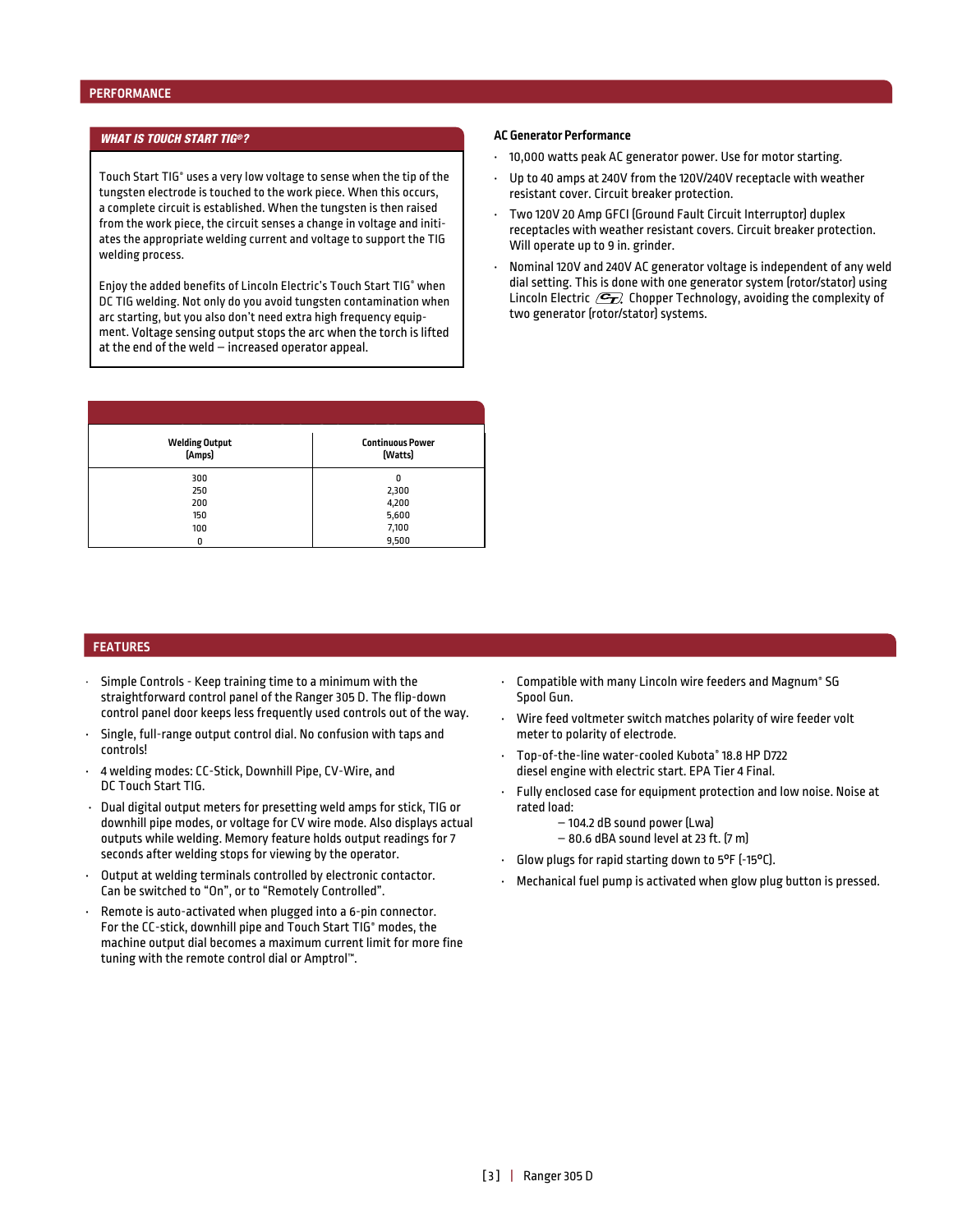#### **FEATURES, CONT'D.**

- Engine closed breather system keeps engine compartment clean! Eliminates oil mist from collecting inside engine compartment, specifically on radiator surfaces, which would lower engine cooling efficiency. Also prevents oil drips to a truck bed or the ground from an open breather discharge.
- 12 gallon fuel capacity allows you to run an extended day.
- Electric fuel gauge located on control panel makes it easy to check the fuel level during operation. Helps you eliminate running low on fuel during critical jobs.



#### **KEY CONTROLS**



• Large top fuel filler neck is easily accessed for refueling.



- Oil drain valve (no tools required) with removable extension tube.
- Convenient truck or trailer mounting with front and rear holes in base.
- 1. Hour Meter
- 2. Output Control Dial
- 3. Digital Weld Output Ammeter
- 4. Weld Mode Switch
- 5. Arc Force & Inductance/ Pinch Control
- 6. Circuit Breakers
- 7. 120 Volt AC GFCI Receptacles (NEMA 5-20R)
- 8. Output Stud Covers
- 9. Ground Stud
- 10. 120/240 Volt AC Full KVA Receptacle (NEMA 14-50R)
- 11. Remote Control & Feeder Connectors
- 12. Wire Feeder Voltmeter Polarity Switch
- 13. Output Contactor Control Switch
- 14. Digital Weld Output Voltmeter
- 15. Idler Control Switch
- 16. Engine Protection Light
- 17. Pushbutton Start Switch
- 18. Glow Plug Button
- 19. Run/Stop Switch
- 20. Electric Fuel Gauge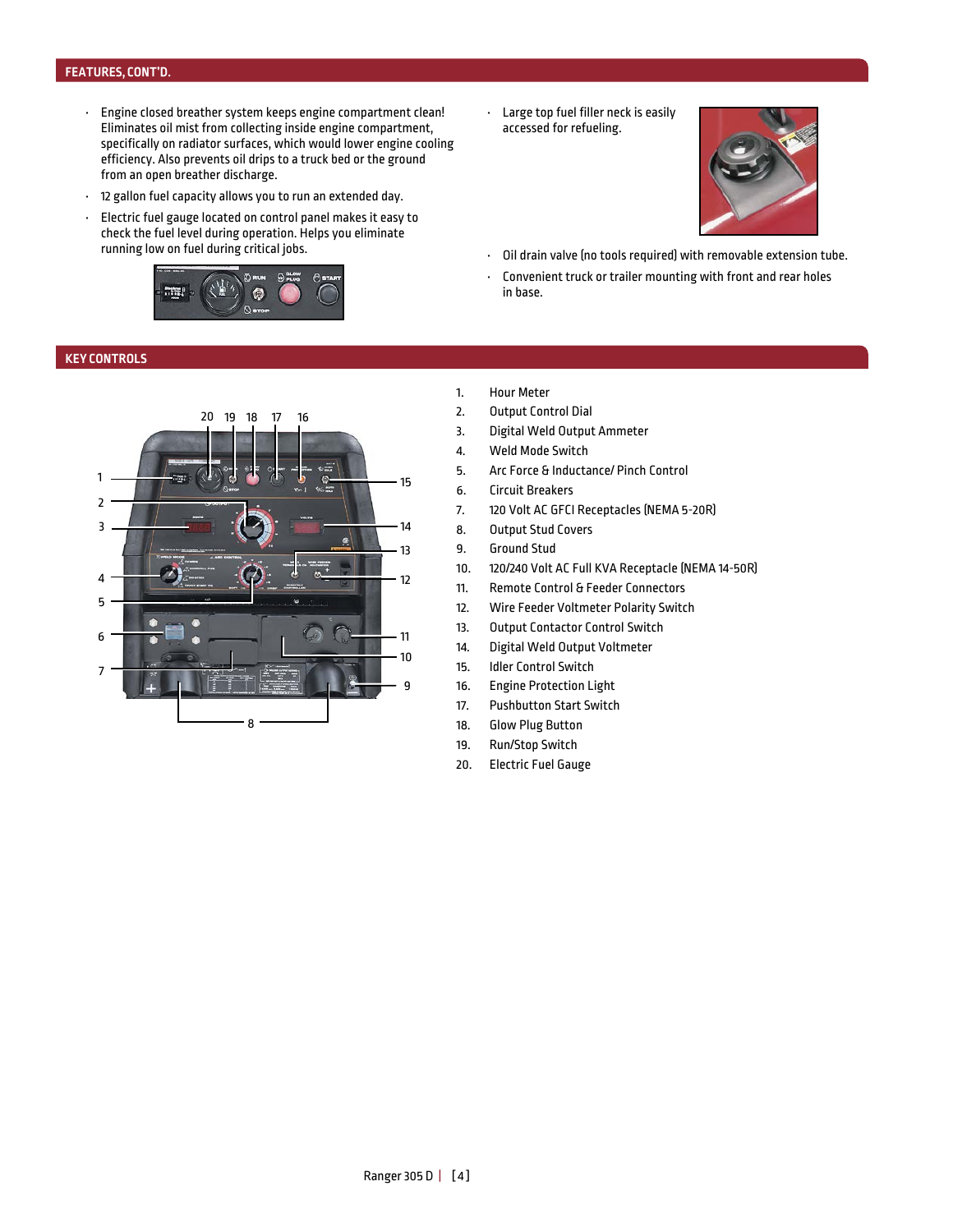#### **QUALITY AND RELIABILITY**

- Printed circuit boards are environmentally-shielded using Lincoln Electric engineered potting and protective frame trays.
- Oil dip stick, filters, spark plugs, etc. are easily accessed with left, right and top engine doors. Left and right doors are removable.
- Adjust exhaust direction with top-mounted 360**°** rotatable exhaust muffler. Muffler made from aluminized steel for long life.
- Attractive red and black powder paint finish offers increased durability with added protection from rust and corrosion.
- Longer engine life, reduced noise emissions and greater fuel economy with automatic engine idler.
- Conveniently located engine maintenance label under top engine door.
- Engine hour meter for scheduled maintenance.
- Circuit breaker protection on the battery ignition system provides added component protection.
- Reliable start-up with Group 58 battery with 550 cold cranking amps.
- Automatic engine shutdown protection for low oil pressure or high engine temperature. Indicator light on control panel.
- Dependability and long life aided by all-copper windings in rotor and stator with high quality insulation.
- Canadian Standards Association (CSA) certified.
- Manufactured under a quality system certified to ISO 9001 requirements and ISO 14001 environmental standards.
- Three-year Lincoln Electric warranty (engine is warranted separately by the manufacturer - see Engine Specifications, footnote 6).



Printed circuit boards are environmentally-shielded using Lincoln Electric's engineered potting and protective frame trays.

| <b>MACHINE SPECIFICATIONS</b> |                                |                                                                                                                                                                                               |                                                                                                                                                                                                                                          |                                                                                                                                                                                |                                                                                                                                                                                                                                                     |                                                                                                                    |                     |
|-------------------------------|--------------------------------|-----------------------------------------------------------------------------------------------------------------------------------------------------------------------------------------------|------------------------------------------------------------------------------------------------------------------------------------------------------------------------------------------------------------------------------------------|--------------------------------------------------------------------------------------------------------------------------------------------------------------------------------|-----------------------------------------------------------------------------------------------------------------------------------------------------------------------------------------------------------------------------------------------------|--------------------------------------------------------------------------------------------------------------------|---------------------|
| Product<br>Name               | Ordering<br><b>Information</b> | <b>Description</b>                                                                                                                                                                            | CC/Pipe Rated Output <sup>[1]</sup><br>Current/Voltage/<br><b>Duty Cycle</b>                                                                                                                                                             | <b>CV-Rated Output</b><br>Current/Voltage/<br><b>Duty Cycle</b>                                                                                                                | Generator<br>AC Power <sup>[3][4]</sup>                                                                                                                                                                                                             | <b>Dimensions</b><br>HxWxL<br>inches [mm]                                                                          | Weight<br>lbs. (kg) |
| Ranger 305 D<br>[Kubota]      | K1727-4                        | 300 Amp DC Multi-Process<br>Arc Welder with<br>Lincoln Electric<br>$\mathcal{C}_{\mathcal{T}}$<br><b>Chopper Technology</b><br>10,000 Watts Peak<br>9,500 Watts<br><b>Continuous AC Power</b> | <b>DC Constant Current</b><br>305A/29V/100%<br>20-305A<br>DC Pipe Current<br>300A/29V/100%<br>40-300A<br><b>Touch Start TIG</b><br>250A/30V/100%<br>20-250 A<br>Single Dial<br><b>Continuous Control</b><br>60V DC Max OCV @<br>3650 RPM | DC Constant Voltage <sup>[2]</sup><br>300A/29V/100%<br>14-29 V<br>Single-Dial<br><b>Continuous Control</b><br>Wire Feeder Power<br>42V, 60 Hz, 15 Amps<br>120V, 60 Hz, 20 Amps | 10,000 Watts Peak<br>9,500 Watts Continuous<br>60 Hz<br>Single Phase<br><b>Full KVA</b><br>Receptacle<br>40A@ 240V<br>40A@ 120V ea.<br>Branch Circuit <sup>[5]</sup><br>Four 120V GFCI<br>Receptacles<br>20A per Duplex<br>40A Total <sup>[5]</sup> | 29.9 x 21.5 x 52.3 in<br>$[759 \times 546 \times 1327 \text{ mm}]$<br>To top of exhaust tube:<br>35.8 in. [909 mm] | 698<br>[317]        |

<sup>(1)</sup> High Altitude: For maximum rating, derate the output 2.5% to 3.5% for every 1,000 ft. (300 m). High Temperature: For maximum rating, derate 2 volts for every 18°F (10°C) above 104°F (40°C). See Operator Manual for additional information.

<sup>[2]</sup> DC constant voltage capability provides convenience and added safety when welding in electrically hazardous conditions.

<sup>[3]</sup> When welding, available auxiliary power will be reduced. Output voltage is within +\- 10% at all loads up to rated capacity.

(4) 120V will operate either 60 Hz or 50/60 Hz power tools, lights, etc.

<sup>(5)</sup> Circuits cannot be wired in parallel to operate the same device.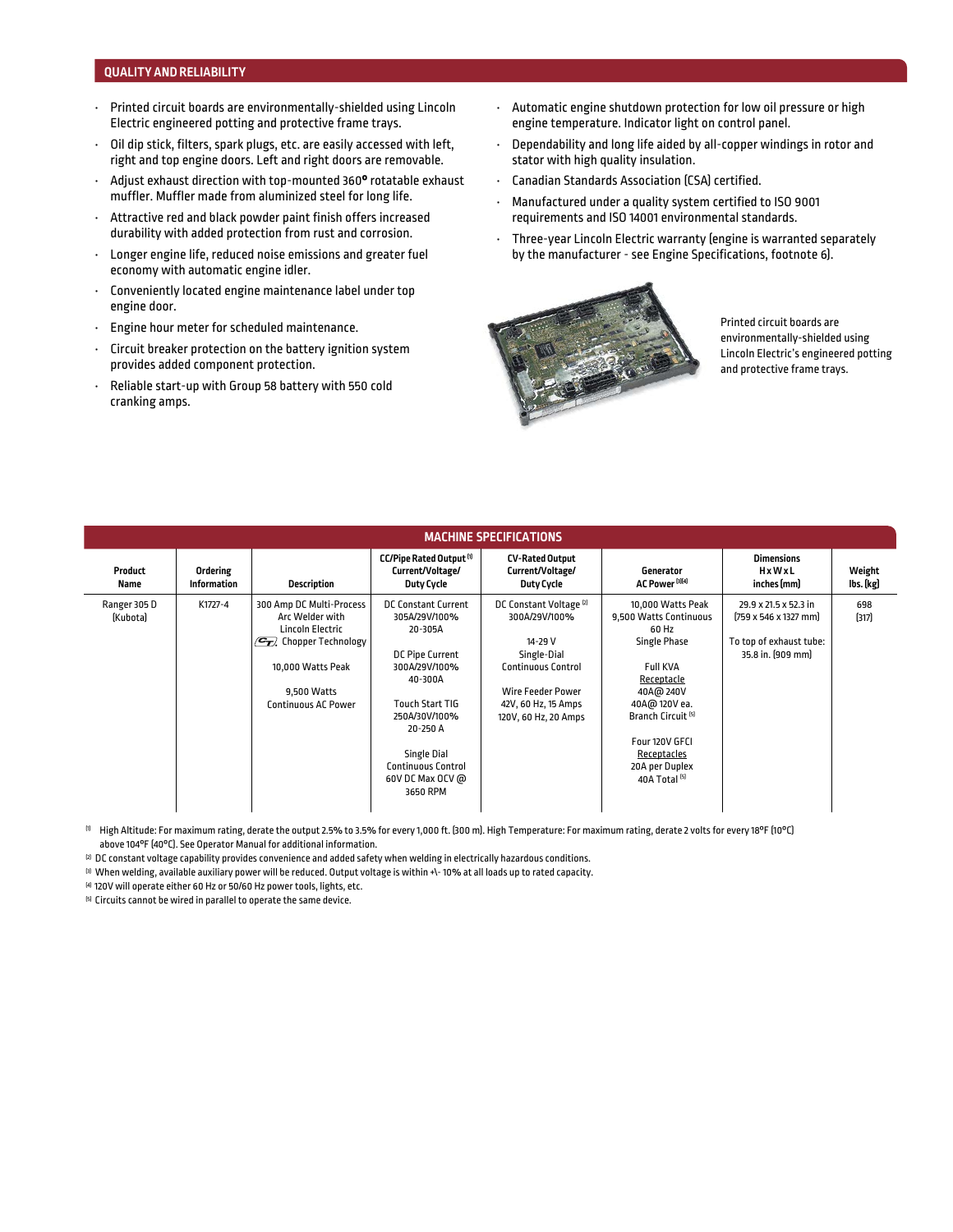| <b>ENGINE SPECIFICATIONS</b>                                    |                                                    |                                                                  |                                                                                                                              |                                |                                   |                            |
|-----------------------------------------------------------------|----------------------------------------------------|------------------------------------------------------------------|------------------------------------------------------------------------------------------------------------------------------|--------------------------------|-----------------------------------|----------------------------|
| Engine<br>Model                                                 | <b>Description</b>                                 | Horsepower &<br><b>Displacement</b>                              | Ignition                                                                                                                     | <b>Capacities</b>              | <b>Operating</b><br><b>Speeds</b> | Fuel<br><b>Consumption</b> |
| Kubota D722<br>Diesel <sup>[6]</sup><br><b>EPA Tier 4 Final</b> | 3 Cylinder, 4 Cycle,<br>Water-Cooled               | 18.8 HP<br>@ 3600 RPM<br>Diesel Engine<br>43.9 cu in<br>[789 cc] | Electric Start, 12V<br>Group 58 Battery,<br>550 Cold Cranking Amps,<br><b>Pushbutton Start Switch,</b><br>Charging Indicator | FUEL:<br>12 Gals [45 Ltrs]     | FULL LOAD<br>3,500 RPM [300A]     | 1.2 Gals/Hr<br>4.5 Ltr/Hr. |
|                                                                 | <b>Electric Fuel Pump</b><br>Auto Air-Bleed System |                                                                  |                                                                                                                              | 0IL:<br>3.4 Ots [3.2 Ltrs]     | HIGH IDLE<br>3.650 RPM            | 0.5 Gals/Hr<br>2.1 Ltr/Hr  |
|                                                                 |                                                    |                                                                  |                                                                                                                              | COOLANT:<br>3.9 Qts [3.6 Ltrs] | LOW IDLE<br>2.450 RPM             | 0.3 Gals/Hr<br>1.1 Ltr/Hr  |

(6) Engine warranted separately by engine manufacturer.

#### **SYSTEM SELECTION**

#### **Ready-Pak 3 Welding Package**

Order the fully assembled trailer package for the Ranger 305D from the factory. The heavy-duty trailer provides extra mobility for road, off-road, and yard use.

#### **What's include:**

- Ranger 305D (K1727-4)
- Small Welder Trailer with Ball/Lunette Eye Hitch Included (K2635-1)
- Fender and Light Kit (K2639-1)
- Cable Rack (K2640-1)

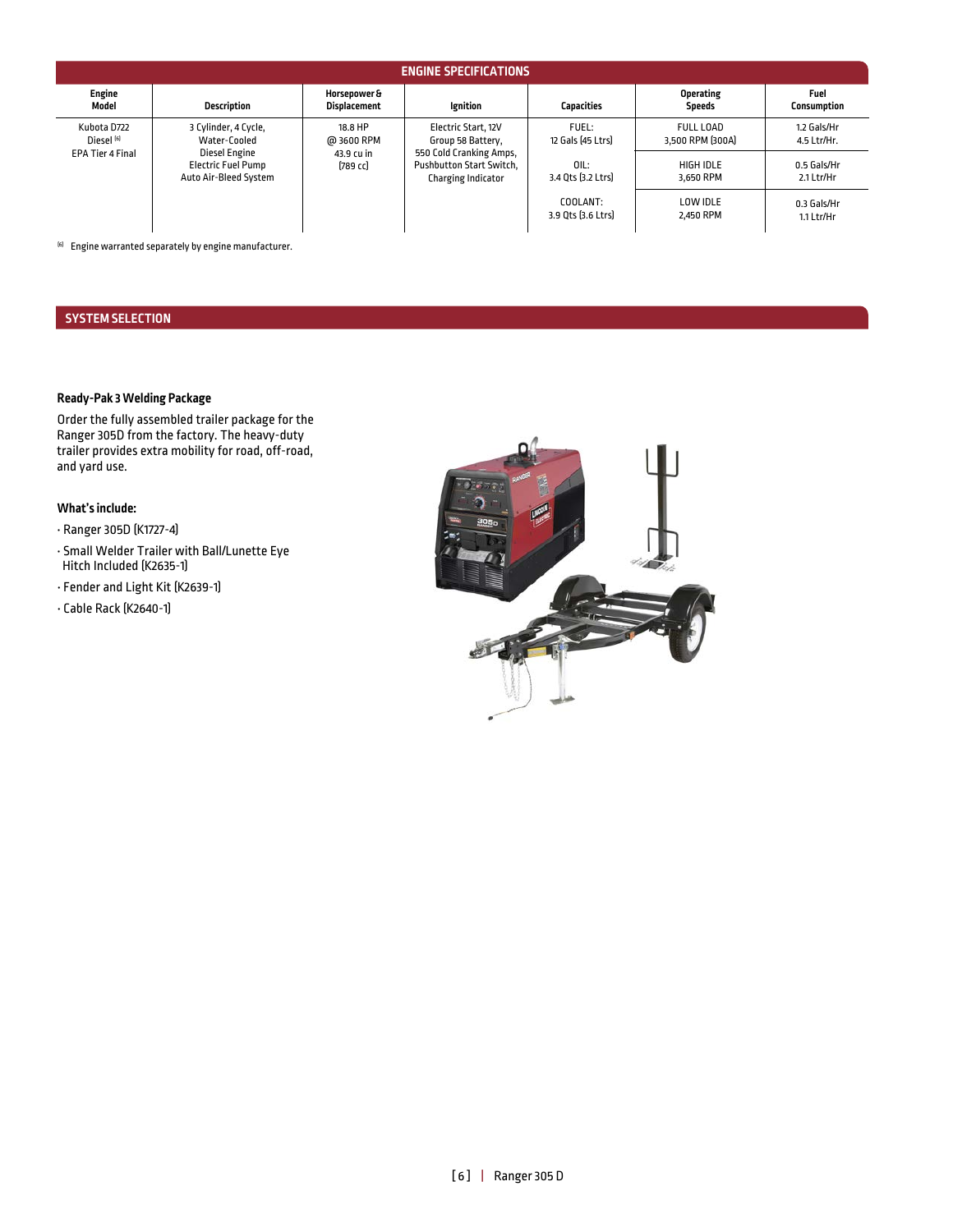

#### **GENERAL OPTIONS Power Plug Kit**

Provides four 120V plugs rated at 20 amps each, and one dual voltage, full KVA plug rated at 120/240V, 50 amps. 120V plug may not be compatible with common household receptacles. **Order K802N**



#### **Full-KVA Power Plug** One dual voltage plug rated at 120/240V, 50 amps. NEMA 14-50P. **Order T12153-9**

**Order K1816-1**



#### **Full-KVA Adapter KIt**  Provides convenient connection of Lincoln Electric equipment with NEMA 6-50P plug to LIncoln Electric engine-driven welders having a Full-KVA receptacle.



**Spark Arrestor Kit**  Attaches to muffler exhaust tube. Virtually eliminates spark emissions. **Order K1898-1**

#### **Small Two Wheel Welder Trailer**  For heavy-duty road, off-road,



Shown with optional K2639-1 Fender & Light Kit

plant and yard use. Includes pivoting jack stand, safety chains, and 13 in. (330 mm) wheels. Stiff .120 in. (3.0 mm) welded rectangular steel tube frame construction is phosphate etched and powder coat painted for superior rust and corrosion resistance. Low sway suspension gives outstanding stability with manageable tongue weight. Wheel bearings are packed with high viscosity, high pressure, low washout Lubriplate ® grease. Includes a Duo-Hitch ®, a 2 in. (51 mm) ball/lunette eye combination hitch. Overall width 60 in. (1524 mm). Overall length 110 in. (2794 mm). **Order** 

**K2635-1 Trailer K2639-1 Fender & Light Kit K2640-1 Cable Rack** 



For easy polarity switching. Example: DC-stick root pass on pipe & DC+ stick for hot, fill and cap passes. Also for an easy process change. Example: DC+ stick root pass on pipe & DC- Innershield ® self-shielded flux-cored wire for hot, fill and cap passes. 6 & 14-pin remote connections can be made to this unit. For all Lincoln Electric Chopper Technology enginedriven welders. Mounts on roof with K2663-1 Docking Kit. **Order K2642-1**

**Polarity/Multi-Process Switch**



#### **Docking Kit**

Secures the K2642-1 Polarity/ Multi-Process Switch to the engine-driven welder roof. Release latch permits removal of K2642-1 Polarity/Multi-Process Switch. Made from stainless steel for rust-free operation. For all Lincoln Electric Chopper Technology ® engine-driven welders. **Order K2663-1**

#### **STICK OPTIONS**

**Accessory Kit** For stick welding. Includes 35 ft.

(10.7 m) #2/0 electrode cable, 30 ft. (9.1 m) #2/0 work cable, headshield, work clamp and electrode holder. 400 amp capacity. **Order K704**

#### **Accessory Kit**

For stick welding. Includes 20 ft. (6.1 m) #6 electrode cable with lug, 15 ft. (4.6 m) #6 work cable with lugs, headshield, filter plate, work clamp, electrode holder and sample pack of mild steel electrode. 150 amp capacity. **Order K875**

**Remote Control Kit**  Consists of a control box with choice of two cable lengths. Permits remote adjustment of output. **Order K857 for 25 ft. (7.6 m)** 

**K857-1 for 100 ft. (30.5 m)**

**Foot Amptrol™** 

control. 25 ft. (7.6 m) length. **Order K1783-9**



making critical TIG welds and crater filling. Depress pedal to increase current. Depressing pedal fully achieves maximum set current. Fully raising the pedal finishes the weld and starts the afterflow cycle. Includes 25 ft. (7.6 m) control cable. Order K870

Varies current while welding for



#### **Hand Amptrol™**

Provides 25 ft. (7.6 m) of remote current control for TIG welding. (6-pin plug connection). Velcro straps secure torch. **Order K963-3 (one size fits all Pro-Torch™ TIG torches).**













**TIG OPTIONS Pro-Torch™ PTA-26V TIG Torch** Air-cooled 200 amp torch equipped with valve for gas flow









**K126™ PRO Innershield® Gun** For self-shielded wire with 15 ft. (4.5 m) cable. For .062-5/64 in. (1.6-2.0 mm) wire. Includes K466-10 Connector Kit. **Order K126-12**

**Magnum® Parts Kit for** PTA-26V TIG Torch

Provides all the torch accessories you need to start welding. Parts kit provides collets, collet bodies, a back cap, alumina nozzles and tungstens in a variety of sizes, all packaged in an easy to carry reclosable pack. **Order KP509**

#### **Square Wave TIG 200**

This 46 lb (21 kg) TIG and stick welder includes adjustable AC Frequency Control and AC Balance for great results on aluminum, pulse mode and 120V or 230V input power capability. **Order K5126-1**

#### **WIRE FEEDERS**

**LN-25 Ironworker Wire Feeder** Portable CV unit for flux-cored and MIG welding with MAXTRAC ® wire drive system. Includes digital meters for wire feed speed/ amperage and voltage, gas solenoid, internal contactor and 5/64 in. (2.0 mm) drive roll kit for cored wire. Has 83% reduced wire feed speed capability for 6 o'clock pipe welding with Innershield ® wire. **Order K2614-9**

**Drive Roll and Guide Tube Kit** For .068-.072 in. (1.7-1.8 mm) cored or solid steel wire. **Order KP1697-068**